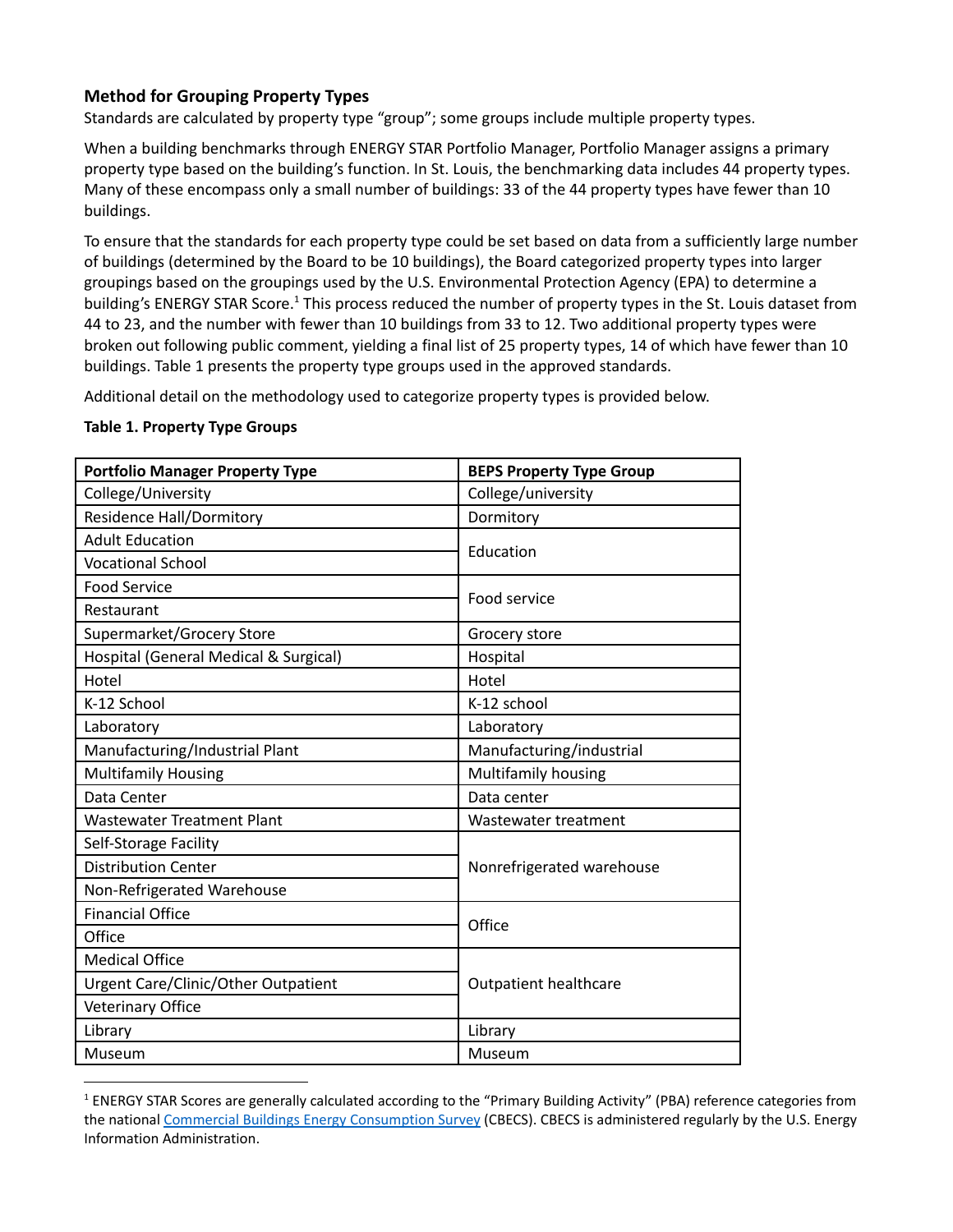| Bar/Nightclub                                         | Public assembly              |  |
|-------------------------------------------------------|------------------------------|--|
| Indoor Arena                                          |                              |  |
| Performing Arts                                       |                              |  |
| Stadium (Open)                                        |                              |  |
| Fitness Center/Health Club/Gym                        |                              |  |
| Social/Meeting Hall                                   |                              |  |
| <b>Police Station</b>                                 | Public order and safety      |  |
| Courthouse                                            |                              |  |
| Prison/Incarceration                                  |                              |  |
| <b>Refrigerated Warehouse</b>                         | Refrigerated warehouse       |  |
| <b>Worship Facility</b>                               | Religious worship            |  |
| Personal Services (Health/Beauty, Dry Cleaning, etc.) | Retail/service               |  |
| Repair Services (Vehicle, Shoe, Locksmith, etc.)      |                              |  |
| Wholesale Club/Supercenter                            |                              |  |
| <b>Retail Store</b>                                   |                              |  |
| Automobile Dealership                                 |                              |  |
| Senior Care Community                                 | Senior care/residential care |  |
| <b>Residential Care Facility</b>                      |                              |  |
| <b>Strip Mall</b>                                     | Strip shopping mall          |  |

## **Detailed Methodology Notes**

To categorize property types, the Board used the national reference categories that form the basis of EPA's ENERGY STAR Score calculations. Most of these reference categories come from the national Commercial Buildings Energy Consumption Survey (CBECS). CBECS categories are presented at two levels of detail: broader "Primary Building Activity" (PBA) super-categories, and more specific "PBA Plus" sub-categories. Each Portfolio Manager property type is assigned to one national reference category by ENERGY STAR.

To categorize the St. Louis buildings:

- The Board assigned each of the 44 Portfolio Manager property types present in St. Louis to its corresponding national reference category.
- Property types with fewer than 10 buildings were reassigned from PBA Plus sub-categories to PBA super-categories.
- For property types that still had fewer than 10 buildings after this reassignment, the Board reviewed national site EUI data (provided by ENERGY STAR) and combined property types based on the similarity of building function and EUI benchmarks:
	- o Retail and Service facilities were grouped into a Retail/Service super-category
	- $\circ$  Senior Care and Residential Care facilities were grouped into a Senior/Residential Care super-category
- Following public comment, Museums and Libraries were moved from the Public Assembly super-category into their own individual property types

This process resulted in the groupings shown in Table 1.